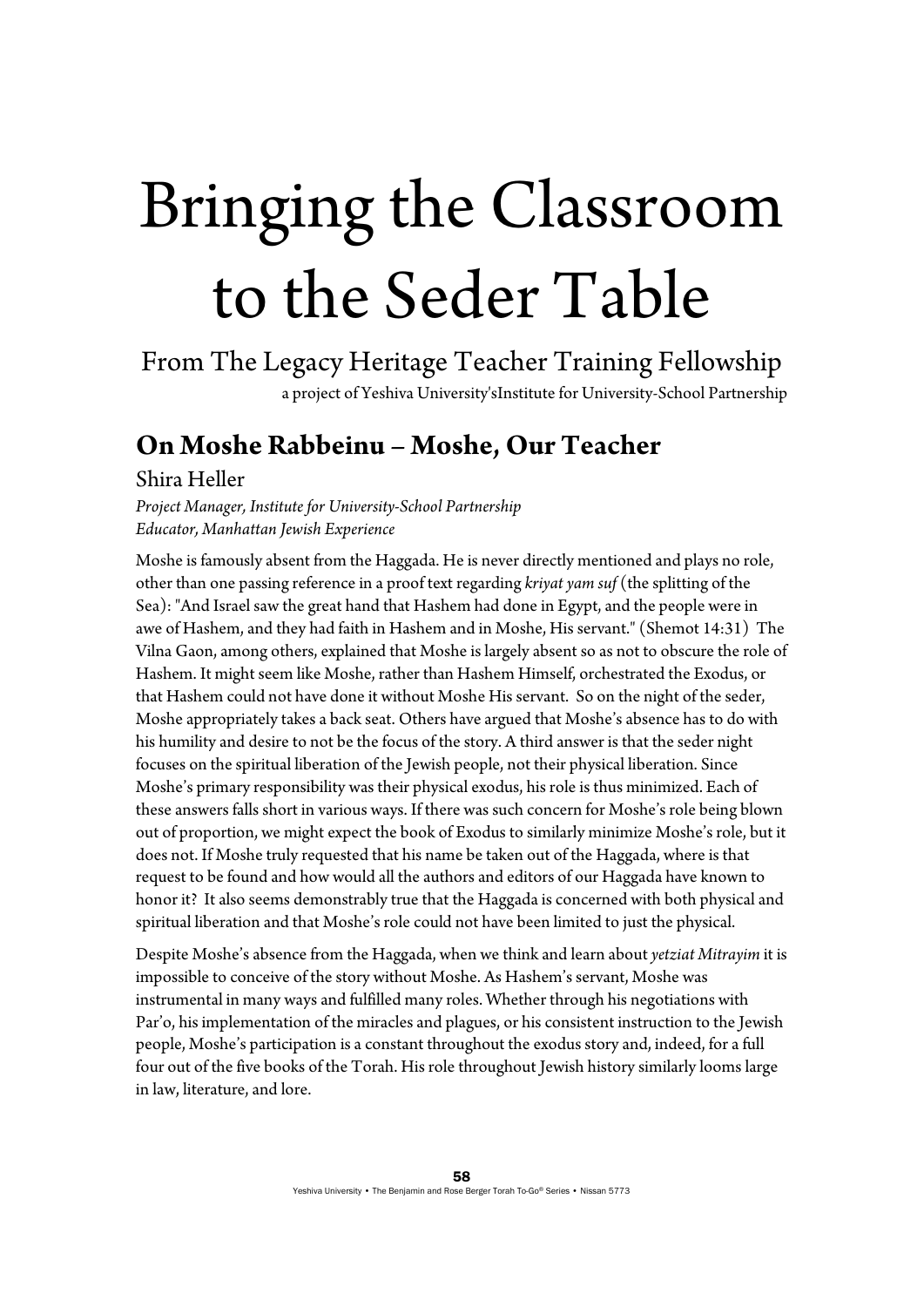Because his presence is so important and yet still ambiguous, Rav Soloveitchik asked a fundamental question: "What, then, is Moses' role in Jewish History?" If we had to narrow it down, how should we understand Moshe's role?

The Rav answered, "He was not immortalized as a political hero or a strategist. Moses was immortalized as a teacher. We do not say *Moshe Go'aleinu* or *Moshe Moshi'enu*, or *Moshe Meshi'henu*; we say *Moshe Rabbeinu*."

Moshe did many great things—as a national leader, a prophet, and a judge (to name a few!), but he is immortalized as a teacher. I like to think that this is, at least in part, to show us the great importance of teachers and the position of honor that teachers should hold. As a society, we too often get the message that banking, law, and medicine are more prestigious fields than education. However, those who teach know that a teacher must be like a banker—tracking data, noting inputs and outputs, examining the growth of "investments," and assessing potential. A teacher must be like a lawyer—acting in the interest of our "clients," testing for logic, and considering precedent. A teacher must be like a doctor—taking a careful history, diagnosing problems, and ensuring continuity of care. A teacher is like a CEO—managing multiple responsibilities, constituencies, and personalities. Our greatest leader is called *Moshe Rabbeinu*—Moshe, Our Teacher—in order to show him honor because of the tremendous challenge, privilege, and responsibility of teaching. There can be no greater achievement in Jewish life than to be a great teacher.

In fact, this is the Rav's solution to the conundrum of Moshe's absence from the Haggada. "Where can we find Moses? Where is Moses rewarded and glorified as the leader? It is at Sinai on Shavu'ot. There he is the great teacher of the people, Moshe Rabbeinu…He is called Moshe Rabbeinu only in reference to Sinai, not in reference to *ge'ulat mitzrayim*…" Moshe is glorified in exactly the place where he belongs; not in Egypt, but at Sinai, during the greatest educational endeavor of the Jewish people.

The Rav said, "The teacher of mankind, and particularly the Jewish community, is the Almighty. Behind every teacher…stands God. The attributes of wisdom, knowledge, kindness and grace belong exclusively to God, but man has a right—even a duty—to usurp them, to take something of God's attributes to himself. He is duty-bound to imitate God—not regarding power, but regarding teaching." One can only hope that each of us has the capacity to live up to this mandate, for one needn't be a classroom teacher to fill this role. Every parent has the mitzva to teach Torah to her children. Every individual has the opportunity to teach his neighbor.

The selections that follow are two examples, one from a middle school teacher and one from a high school teacher, of how we can use techniques of the classroom at our seder table. They were written by young teachers who have decided to dedicate their lives to imitating God regarding teaching, as Moshe Rabbeinu did before them. Please use these contributions to this collection to join them in the holy work of educating our next generation.

#### **Source:**

Soloveitchik, Joseph B. "Moses and the Redemption." *Festival of Freedom*. Ed. Joel B. Wolowelsky and Reuven Ziegler. New York: Toras HoRav Foundation, 2006.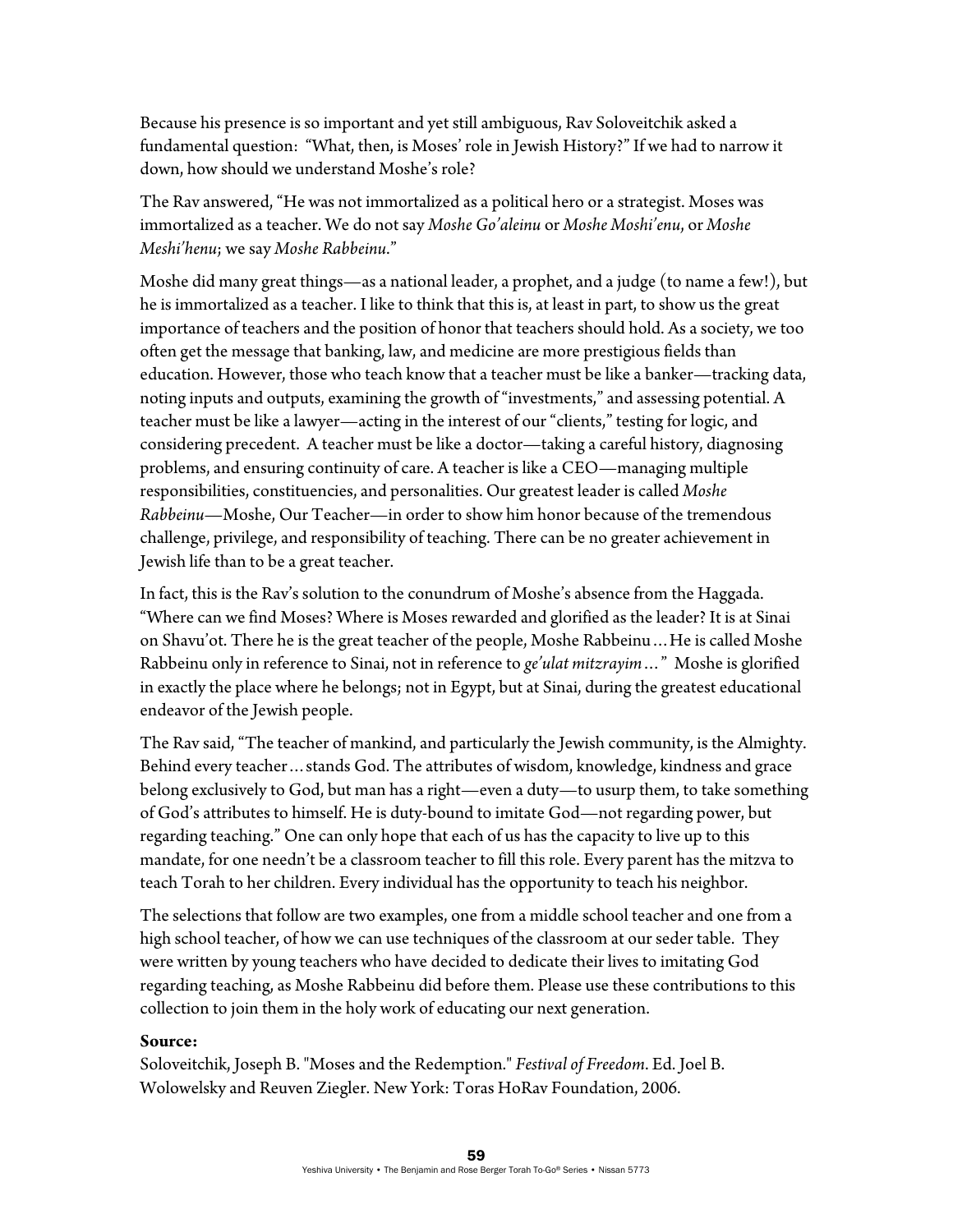## **Tips for a "Colorful" Interactive Seder**

## Malka Glick

*Legacy Heritage Teacher Fellow (middle school) at Maimonides Academy, Los Angeles, CA (LA) Azrielli '13* 

In a Memorial Lecture for Rabbanit Tonya Soloveitchik entitled "The Story of Exodus," the Rav stated that the seder night was one of two nights that "stand out as endowed with unique qualities, exalted in holiness and shining with singular beauty." For the Rav, the Seder night flowed with "a strange peaceful stillness…joy and ecstasy…holiness." The Rav said that it was these emotions and experiences that "have always been the fountainhead of my religious life." For the Rav, his "colorful religious life" was "derived from my childhood experiences…"

The Rav taught that the purpose of many of the practices of the Seder night (karpas, yachatz, stealing the afikomen, wearing a kittel, etc.) is to interest the children and propel them to ask questions. In fact, the *Beit Ha'Levi* (the Rav's great-grandfather) used to add his own practices beyond the traditional practices in order to arouse the children's curiosity.

Growing up, my parents always involved my siblings and me in all holiday preparations, specifically for Pesach. By the time Seder night arrived, we were silly with excitement. The following are some activities I have prepared based on my own experiences growing up.

- 1. Take a large light blue sheet (bed sheet, shower curtain, or whatever works for you) and a few boxes of Sharpie markers. Ask your children to decorate the blue sheet to make it look like the ocean, with whales, sharks, corals, blowfish, seaweed, etc. When they are done, cut a line down the middle of the sheet, leaving about a foot and a half uncut at the top, and hang it at the most-frequently used doorway. You have just created your very own handmade kriyat Yam Suf (splitting of the Sea)! It is so much fun walking through the "Yam Suf" and imagining what it must have felt like for B'nei Yisroel.
- 2. Assign the children the task of making the *makkot* come alive at the seder table. Some helpful materials to give your children beforehand are as follows:
	- A. Blood: Red food coloring.
	- B. Frogs: Plastic frogs for the children to throw around the table (sounds messy and chaotic, but it is well worth it). These can also be handmade, if preferred.
	- C. Lice: Plastic lice (or any small white insect) for the children to throw around the table.
	- D. Wild Animals: Masks of lions/tigers/bears for the children to wear as they run around the table yelling "ROAR!"
	- E. Plague: No need to provide anything, as the 'wild animals' just drop to the floor silently.
	- F. Boils: No need to provide anything; the children can just pretend to have boils or prepare hand-drawn boils.
	- G. Hail: Ping-Pong balls and red Sharpie markers. The children should draw fire on the balls of hail, and then throw them around the Seder table.
	- H. Locust: Plastic crickets for the children to throw around the table.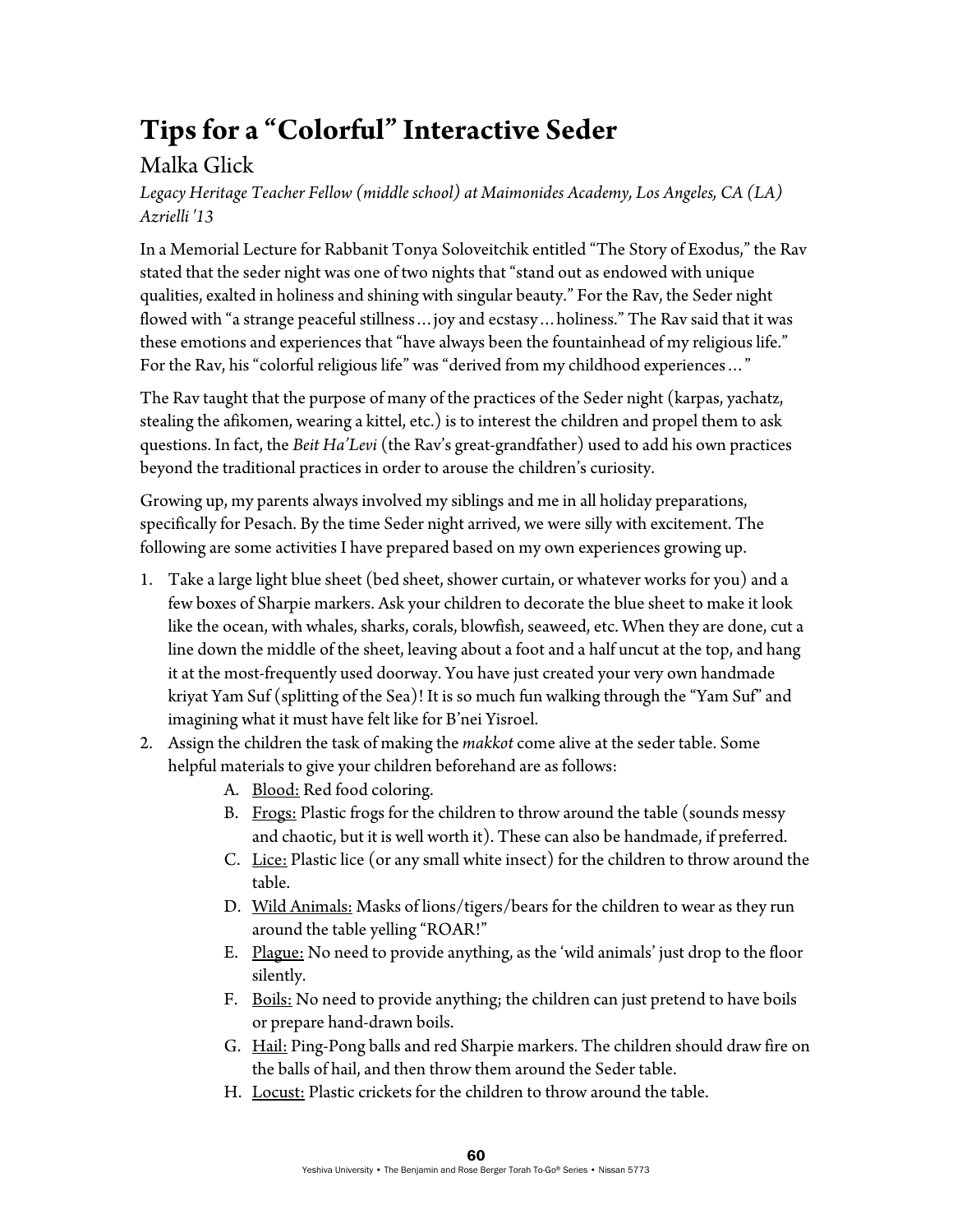- I. Darkness: Cut out rectangular pieces of navy/black cotton material which everyone (kids and adults alike) tie around their heads covering their eyes and sit silently for 30 seconds.
- 3. Buy a medium/large cardboard box. Cut out a hole on one side of the box, big enough for you to stick your hand and arm in. Cut off the foot of a knee sock and then staple one opening of the sock to the hole in the box (creating a tube-like structure that looks a bit like an elephant's nose). Ask your children to decorate the box however they like. Then, stuff the box with all kinds of prizes and tape the box shut. Find a good hiding place for this box, because your children will surely try to locate it and guess what prizes are inside. Throughout the seder, ask your children dozens of questions (prepared or impromptu). When your child answers his or her question correctly, he or she is rewarded by sticking his/her hand in the sock, through the hole, and pulling out a prize from the "prize box". The prizes can be as simple as hair clips, yoyo's, or a package of kosher-for-Pesach gum. This prize box might sound like a lot of work, however it is a strong motivator for the children to be involved in the seder and share what he or she has learned. After all, for a child, the suspenseful excitement of being called on to answer a question, getting it correct, walking to the front of the table to stick their hand in the box and pulling out a prize is completely exhilarating.
- 4. Assign to each of the children different parts of the Haggadah to act out. Some ideas are: The 4 sons, the hard work and enslavement of the Jews, the Jews crying out to Hashem to save them, a student coming to tell his *Rebbeim* that it is time for Shacharit, etc. In most cases, the children will become thrilled about the idea of performing in front of family and guests, and work hard to prepare his or her "portion" beforehand. This really gets the child thinking and excited about the Seder ahead of time, and oftentimes helps with camaraderie between all the children as usually the "performer" needs some assisting actors.

### **Sources:**

R. Joseph B. Soloveitchik, "The Story of the Exodus", lecture given on March 30, 1974, audio recording available at: www.yutorah.org/lectures/lecture.cfm/751404. *Harerei Kedem*, Vol. II no. 86.

## **Making Hallel Meaningful**

## Aryeh Wasserman

*Legacy Heritage Teacher Fellow at Kohelet Yeshiva High School, Philadelphia, PA YC '11 • Azrielli '13* 

### **Introduction:**

Most of us are familiar with the Hallel prayer. There is an additional emphasis on Hallel on the holiday of Pesach when it is the one time a year when we say Hallel at night, and in fact some have the tradition to recite it twice at night, once after Maariv, and once during the seder. When we think about the meaning of this prayer, we can take away a profound lesson for our daily lives.

Shlomo, a 15 year old boy, had stomach pains for several years. His parents took him from doctor to doctor and from test to test to try to uncover the source of these pains and to see if there was anything that could alleviate them. After much searching and trials they were referred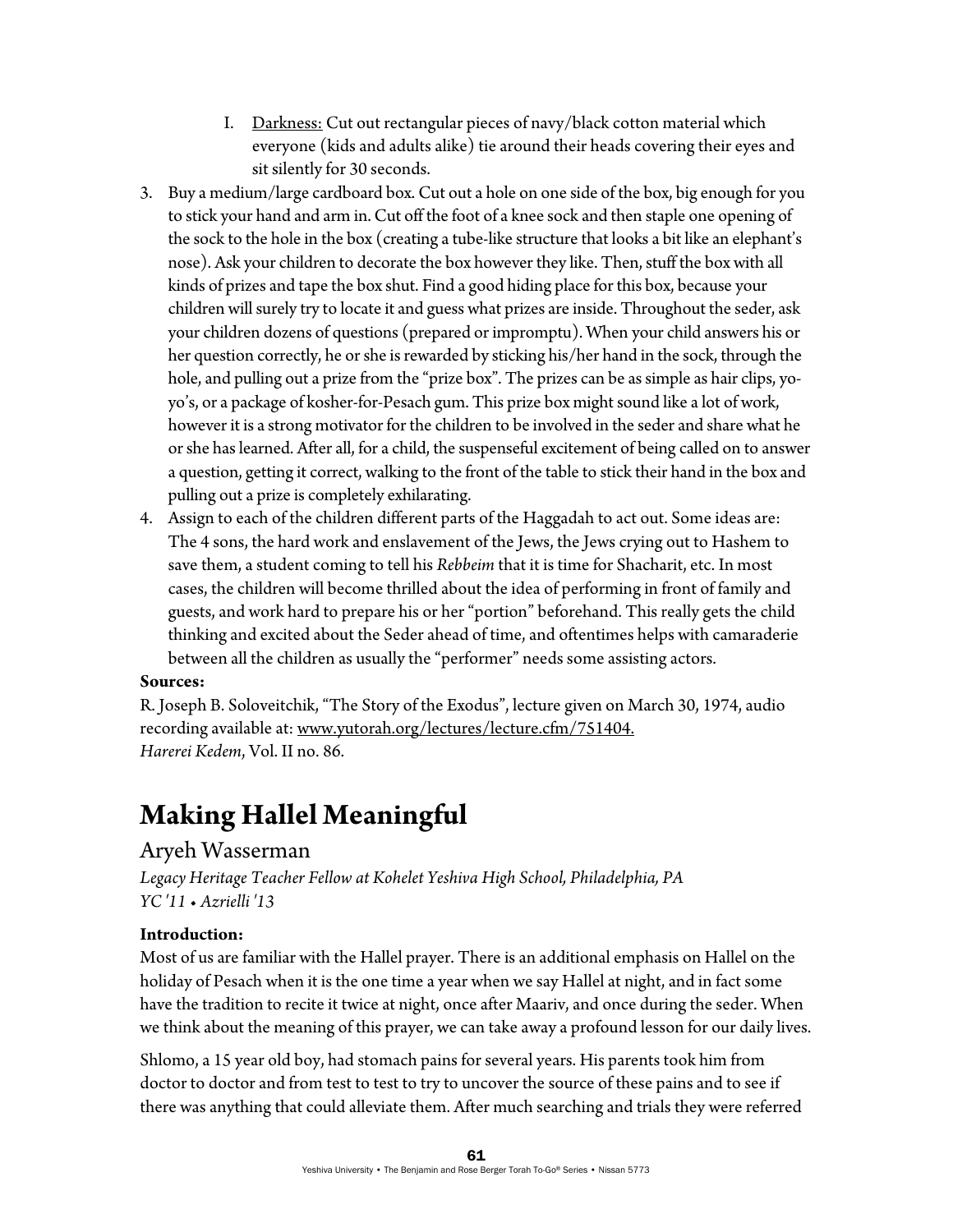to Dr. Young, who diagnosed him and prescribed for him an experimental medicine that he thought may help Shlomo. After a week of taking the pills, Shlomo was feeling a lot better and the stomach pains were gone.

## **Questions for discussion:**

- When Shlomo goes back to Dr. Young for his follow up visit what do you think Shlomo will say to Dr. Young?
- When Shlomo sees Dr. Young again, how do you think he will feel about what Dr. Young did for him in the past?
- What will Shlomo expect in the future from Dr. Young? Will he ask him for anything? If so, why?
- Can asking for something be praising the person being asked?

Think about the answers to these discussion questions as you continue.

## **Activity:**

Before reading ahead, think about the definition of the word הלל. If you are unsure of the translation of this word, look it up in a dictionary. Once you have done so pull out a siddur (or a Haggadah) and look through the paragraphs of Hallel and note the content of these prayers. Does the content of these prayers completely match the definition of the title Hallel? If you were the one creating the Hallel prayer, would you have selected all of the paragraphs that are currently present?

## **Let's discuss:**

The word Hallel means praise, so we would expect that the prayer of Hallel would be full of praises to Hashem. While this is partially true, Rav Soloveitchik points out something that you may have noticed when carefully examining Hallel - that much of the content of the Hallel prayer is not praises but petitions. Let us look at a few specific examples together:

In the paragraph of לה׳ אשיב מה," what shall I respond to G-d", there is the following phrase, " אנא למוסרי - "ה׳ כי אני עבדך בן אמתיך פתחת ה׳ מוסרי "please G-d because I am your servant the son of your maidservant - you release me from my binds (chains)."

The whole paragraph of המצר קראתי ה׳ from the places of distress I called out to G-d" discusses asking Hashem for different things, culminating in the refrains, אנא ,נא הושיעה ה׳ ״אנא נא״ הצליחה ה׳ - " G-d please save me, G- d please give me success"

These are not praises at all! Rather, they are requests, petitions, asking for something. Why would these verses of Tehillim be included in the Hallel prayer at all? Hallel should be the time we praise ה׳, not where we submit request and ask favors of Him?

Rav Soloveitchik explains this with the following idea. The Mishna in *Berachot* states the following:

*Ben Azzai says ... "and give thanks to what has passed, and cry out for what will happen in the future"*  **Talmud Tractate Berachot Chapter 9 Mishna 4** 

ֶבּן ַעזַּאי ֵ אוֹמר ... ְו ֵ נוֹתן ָ הוֹדאָה ְל ֶשׁ ָע ַבר, ְו ֵ צוֹעק לעתיד לבא **תלמוד בבלי מסכת ברכות פרק ט - משנה ד**

The Rav explains that in Judaism, we cannot praise G-d without also praying to and beseeching